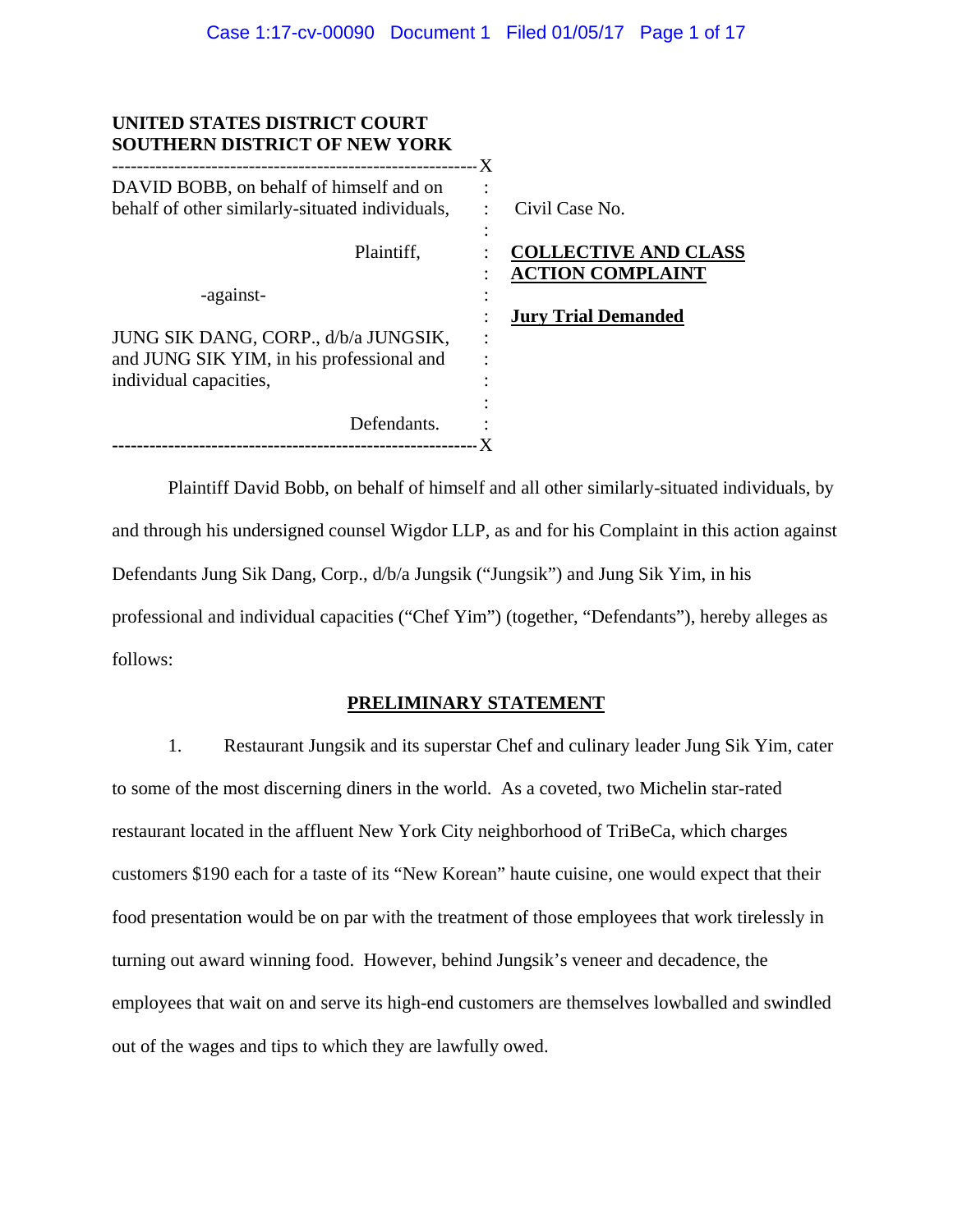#### Case 1:17-cv-00090 Document 1 Filed 01/05/17 Page 2 of 17

2. Indeed, Plaintiff David Bobb, a former Jungsik Backwaiter, was, like other tipped service employees on whose behalves he seeks to bring this proposed class action, unlawfully deprived of his earned wages and tips by virtue of Jungsik's illegal practices and policies; namely, its scheme of forcing tipped service employees to share and pool their tips with Managers and tip-ineligible "back of the house" employees such as Expeditors.

3. Through these unlawful practices, the acclaimed restaurant was able to shift its costs onto its service employees, while simultaneously paying them wages below the minimum wage, resulting in loftier profits attained at the expense of the workers who serve as its face.

4. As a result, Plaintiff and other similarly-situated individuals were subjected to numerous violations of federal and state law, including: (a) failure to pay minimum wages in violation of the Fair Labor Standards Act ("FLSA"), 29 U.S.C. § 201, *et seq.*, and the New York Labor Law ("NYLL"), § 650 *et seq.*; and (b) illegal retention and distribution of employee gratuities and "charges purported to be gratuities," in violation of NYLL § 196-d*.*

5. Plaintiff brings his claims under the FLSA as a collective action, pursuant to 29 U.S.C. § 216(b), on behalf of himself and all other similarly-situated persons who were employed at Jungsik as "Captains," "Servers," "Backwaiters," "Bartenders," and other similar "tipped" positions who were not paid the prevailing minimum wage for all hours worked during the full statute of limitations period (the "FLSA Collective Period"). Plaintiff and all such other similarly-situated persons are jointly referred to as the "FLSA Collective."

6. Plaintiff bring his claims under the NYLL as a class action pursuant to Federal Rule of Civil Procedure Rule 23 on behalf of himself and all other similarly-situated persons who were employed by Jungsik as "Captains," "Servers," "Backwaiters," "Bartenders," and similar "tipped" positions who: (a) were not paid the prevailing minimum wage for all hours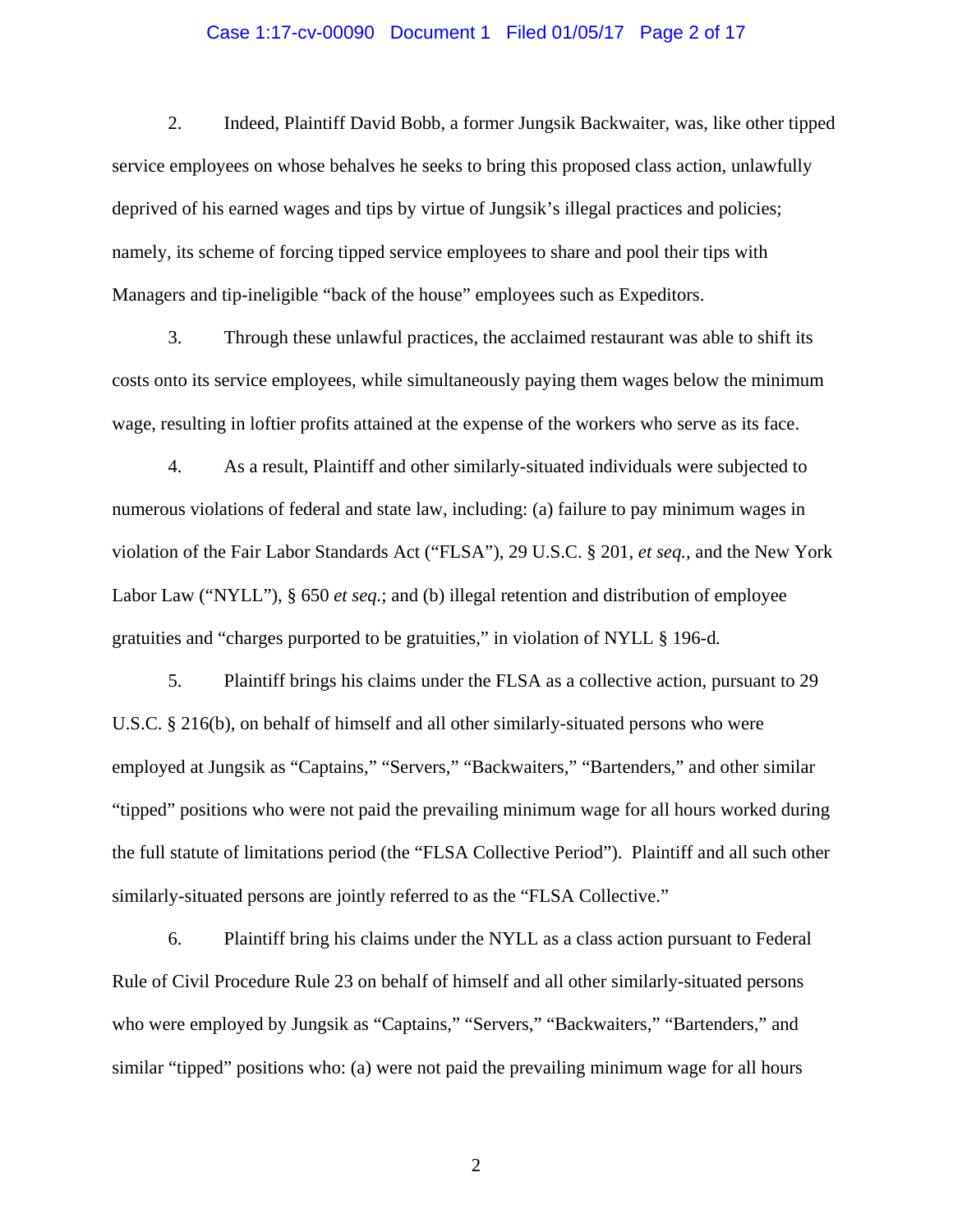#### Case 1:17-cv-00090 Document 1 Filed 01/05/17 Page 3 of 17

worked; and (b) had gratuities and/or "charges purported to be gratuities" unlawfully retained and/or distributed to Managers and tip-ineligible employees from their wages. Plaintiff and all other such similarly-situated persons are jointly referred to as the "NYLL Class."

#### **JURISDICTION AND VENUE**

7. Pursuant to 28 U.S.C. §§ 1331 and 1343, this Court has subject matter jurisdiction over this action because this action involves federal questions regarding the deprivation of Plaintiff's rights under the FLSA. Pursuant to 28 U.S.C.  $\S$  1367(a), the Court has supplemental jurisdiction over Plaintiff's related claims under the NYLL.

8. Pursuant to 28 U.S.C. § 1391(a), venue is proper in this district because a substantial part of the events or omissions giving rise to this action occurred in this district.

#### **PARTIES**

9. Plaintiff David Bobb is an adult resident of Queens, New York and was employed by Defendants as a Backwaiter from on or about October 30, 2014, to March 20, 2015. At all relevant times, Mr. Bobb was an "employee" within the meaning of all applicable statutes. A Consent to Participate as a Plaintiff in this action executed by Plaintiff Bobb will be filed with the Court.

10. Defendant Jung Sik Dang, Corp., d/b/a Jungsik, is a New York corporation and restaurant, located at 2 Harrison Street, New York, New York 10013. At all relevant times, Defendant Jungsik was an "employer" within the meaning of all applicable statutes, and an enterprise engaged in commerce as defined by  $\S 203(r)$  and (s) of the FLSA, with annual gross volume business done in an amount not less than \$500,000.

11. Defendant Jung Sik Yim is the Executive Chef and owner of Jungsik, and exercises sufficient control of its day-to-day operations, including, but not limited to, how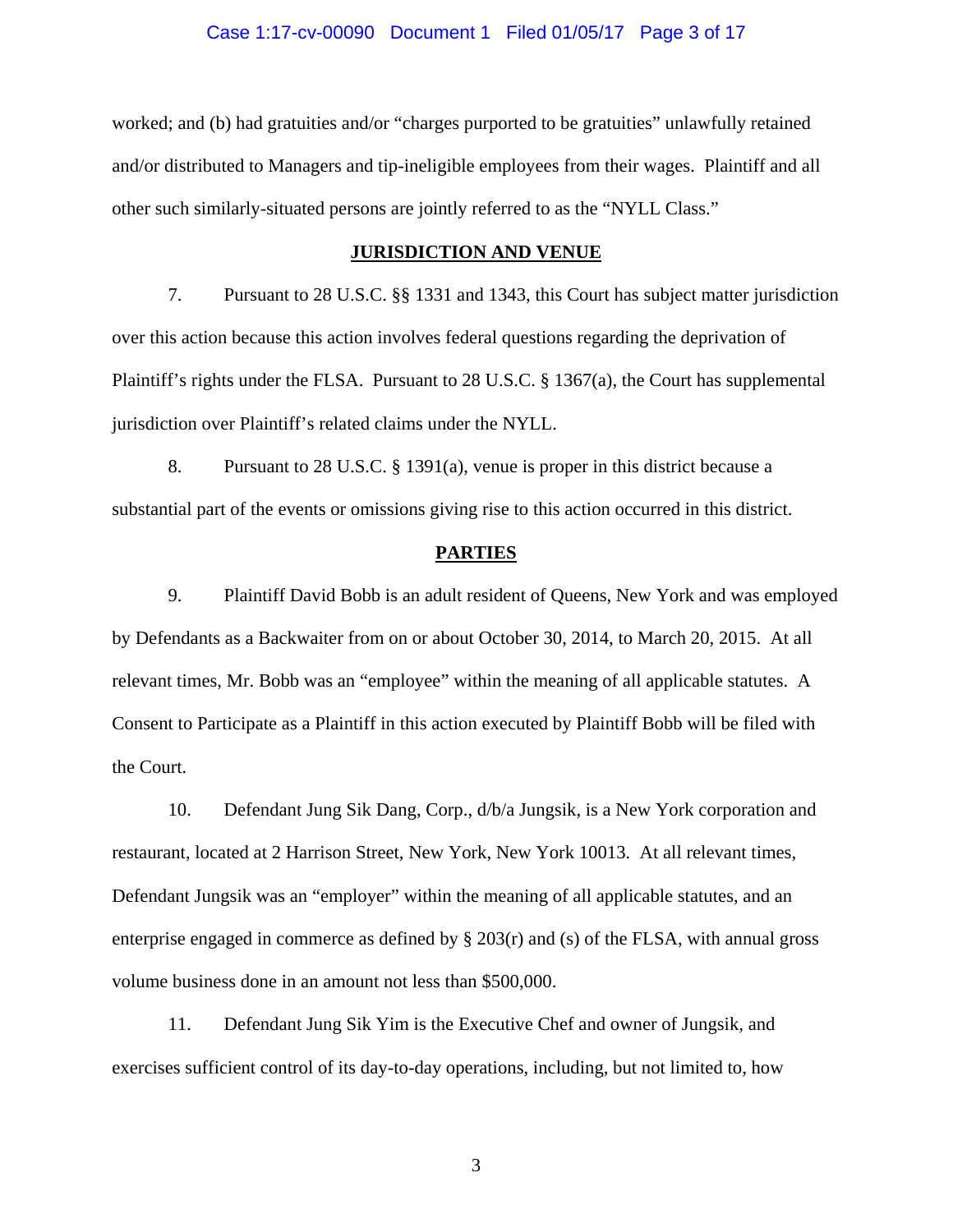#### Case 1:17-cv-00090 Document 1 Filed 01/05/17 Page 4 of 17

Jungsik employees are paid, to be considered Plaintiff's employer under the FLSA and NYLL. Chef Yim opened Jungsik in New York City in 2012, after the restaurant he opened years earlier in Seoul, South Korea (also bearing his name) was ranked as the country's finest, and reached 10th place in the rankings of Asia's 50 Best Restaurants.

12. Upon information and belief, Chef Yim is a resident of New York State.

### **FACTUAL ALLEGATIONS**

#### **Minimum Wage Violations**

13. Defendants were/are permitted, under the FLSA and NYLL, to pay certain tipped employees at a statutory hourly rate that is less than the standard hourly minimum wage rate so long as the "tips" or "gratuities" that such tipped employee is expected to receive, when added to the hourly wages, meet or exceed the standard hourly minimum wage, and so long as all tips received by the employees are retained by the employee, and no portion of the tips are retained by Defendants or given to managers or employees in non-tipped positions.

14. At all relevant times throughout the FLSA Collective Period and NYLL Class Period, Plaintiff, the FLSA Collective, and the NYLL Class were required to pool their tips with other service employees, and would receive tips based on a point system that corresponded to each employee's specific position.

15. However, Defendants were not entitled to avail itself of the reduced minimum wage by applying the tip credit allowance for Plaintiff, the FLSA Collective, and the NYLL Class, because, *inter alia*, Defendants required them to share and/or pool their tips with Managers and non-"tipped" employees such as Expeditors, and other employees who did not perform "tipped" duties and/or did not have meaningful interaction with customers.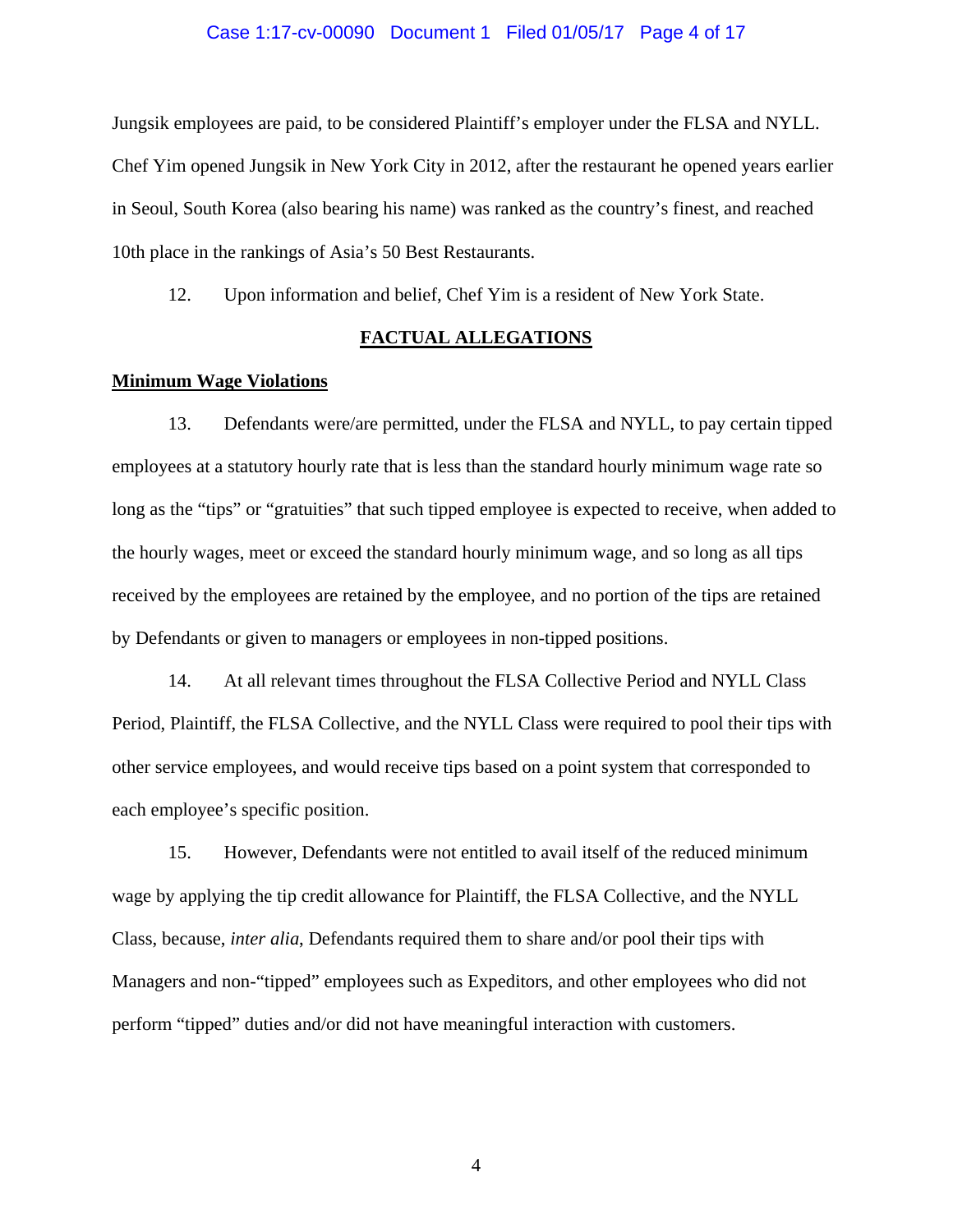#### Case 1:17-cv-00090 Document 1 Filed 01/05/17 Page 5 of 17

16. Specifically, Expeditors did not perform any direct customer service, were not engaged in customarily tipped work, and did not have meaningful interaction with customers.

17. Rather, an Expeditor's job duties were performed exclusively in the kitchen, completely out of customers' view. Expeditors worked as liaisons between the kitchen staff and front of house staff, and would ensure that food orders were organized and at the right temperatures.

18. Additionally, managerial employees and/or employees with meaningful managerial authority, including a Manager named Joo Young Yang, unlawfully participated in the tip pool, and deprived Plaintiff, the FLSA Collective and the NYLL Class of tips which they had earned.

19. Tellingly, Defendants prohibited service employees from accessing or viewing tip sheets, which would have detailed how tips were collected and distributed, despite requests from tipped service employees. Rather, Defendants refused to disclose how tips were distributed, and to which specific employees, and retained full discretion and authority over these decisions and practices.

20. As a result of these unlawful policies and practices, Defendants were obligated to pay Plaintiff, the FLSA Collective, and the NYLL Class the standard hourly minimum wage rate, and not any reduced minimum wage through application of a tip credit.

21. At all relevant times, Defendants knew that nonpayment of the minimum wage would economically injure Plaintiff, the FLSA Collective and the NYLL Class, and violated federal and state laws.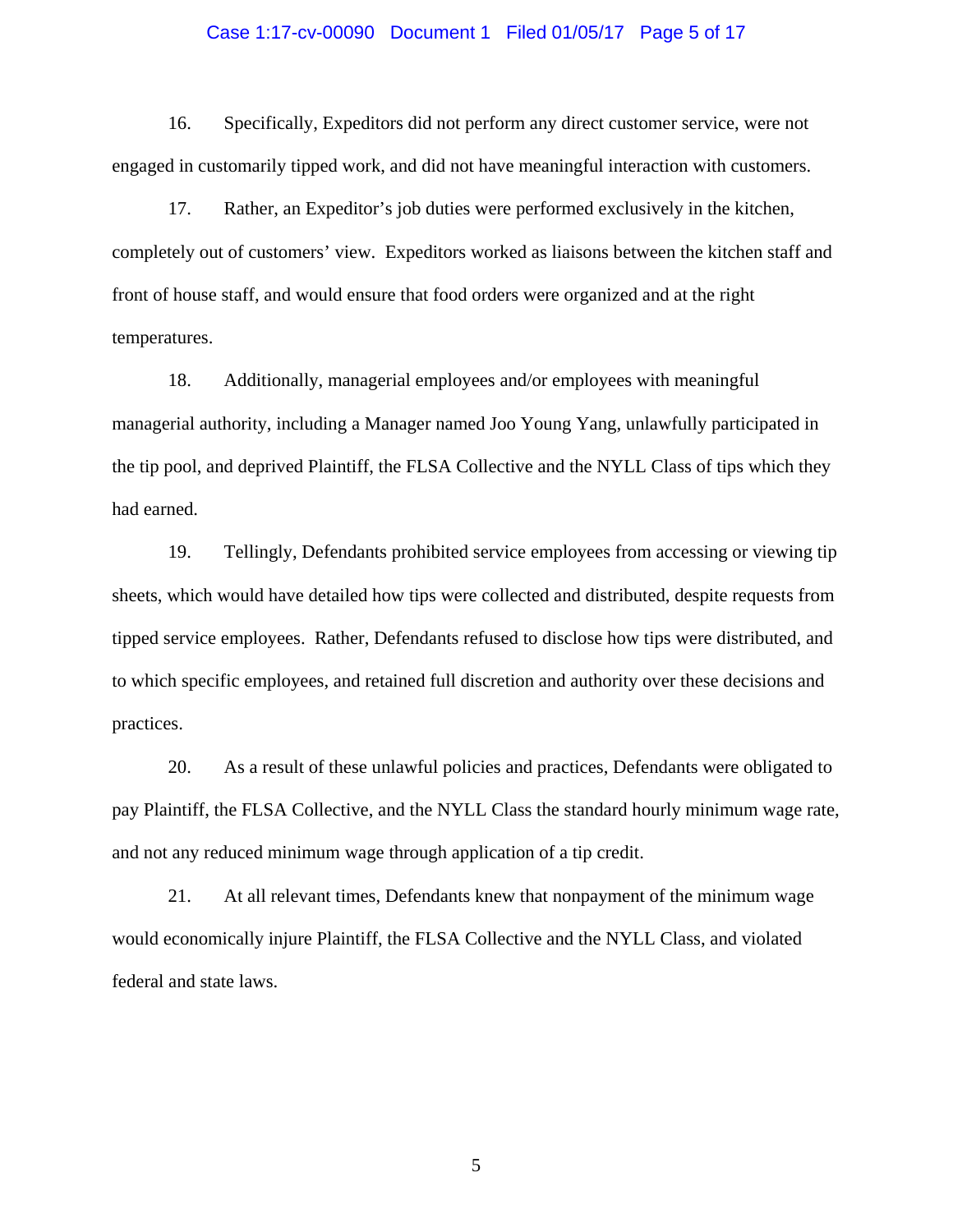#### **New York Labor Law § 196-d Violations**

22. During Plaintiff's employment and at all relevant times during the NYLL Class Period, Defendants unlawfully retained tips and distributed tips to Managers and to tip-ineligible employees that were owed to Plaintiff and the other members of the NYLL Class, in violation of NYLL § 196-d.

23. In addition, during Plaintiff's employment and at all relevant times during the NYLL Class Period, Defendants held private events at Jungsik, for which clients were required to pay an automatic/mandatory "service charge," "administrative charge," or charge with a similar name comprising a percentage of the total bill (referred to herein as the "Service Charge").

24. Defendants led or knowingly allowed its customers to reasonably believe that the Service Charge was a gratuity by, *inter alia*, calling it a "service charge," representing to customers that the charge was a gratuity, and failing to tell customers that the charge was not a gratuity.

25. However, upon information and belief, Defendants did not remit the full amount of gratuities collected from private events to Plaintiff and members of the NYLL Class.

26. Throughout the relevant time period, Defendants had knowledge of NYLL § 196 d and the legal requirement that service employees are entitled to their gratuities, and that it is unlawful for gratuities to be retained by the employer, yet retained all or part of the Service Charges and/or other gratuities collected from private events, which should have been distributed to Plaintiff and the NYLL Class in full.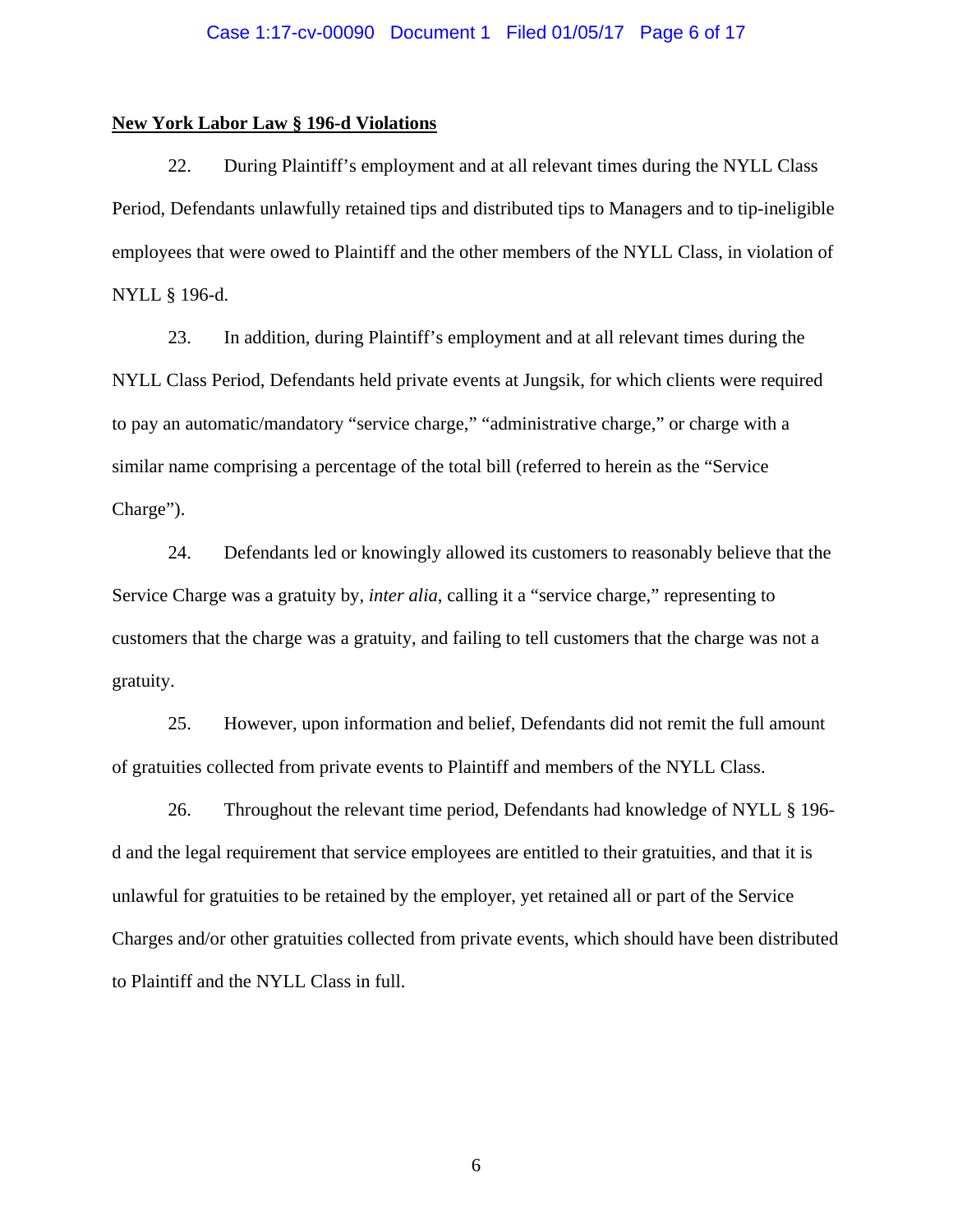#### **FLSA COLLECTIVE ACTION ALLEGATIONS**

27. Plaintiff brings FLSA claims as a collective action on behalf of himself and on behalf of all other similarly-situated persons who were employed at Jungsik as "Captains," "Servers," "Backwaiters," "Bartenders," or other similar service "tipped" positions during the FLSA Collective Period.

28. At all relevant times, Plaintiff and the other members of the FLSA Collective were similarly situated, had substantially similar job requirements, were paid in the same manner and under the same common policies, plans and practices, and were subject to Defendants' practice of willfully failing and refusing to pay them at the legally required minimum wage for all hours worked, and allowing Managers and non-tipped employees to share in their tips.

29. During the FLSA Collective Period, Defendants were fully aware of the duties performed by Plaintiff and the FLSA Collective, and that those duties were not exempt from the minimum wage provisions of the FLSA.

30. As a result of Defendants' conduct as alleged herein, Defendants violated 29 U.S.C. § 206 by not paying the FLSA Collective and Plaintiff the prevailing minimum wage for all hours worked.

31. Defendants' violations of the FLSA were willful, repeated, knowing, intentional and without a good faith basis, and significantly damaged Plaintiff and the FLSA Collective.

32. As a result of Defendants' conduct, Defendants are liable to Plaintiff and the FLSA Collective for the full amount of their unpaid minimum wages, plus an additional equal amount as liquidated damages, plus the attorneys' fees and costs incurred by Plaintiff and the FLSA Collective.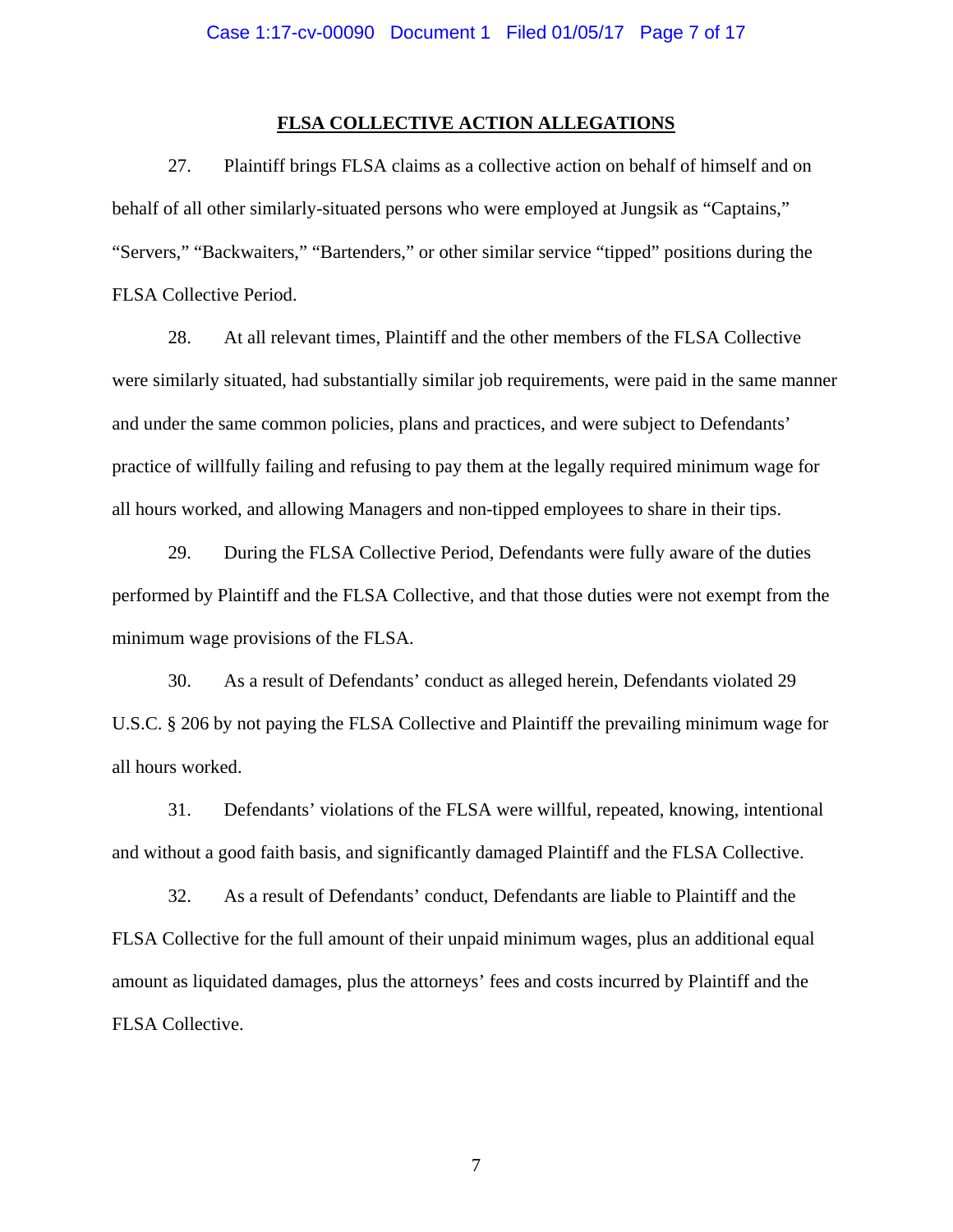#### Case 1:17-cv-00090 Document 1 Filed 01/05/17 Page 8 of 17

33. While the exact number of the FLSA Collective is unknown to Plaintiff at the present time, upon information and belief, there are at least one hundred (100) other similarlysituated persons who were employed at Jungsik as "Captains," "Servers," "Backwaiters," "Bartenders," or other similar "tipped" positions during the FLSA Collective Period.

34. Plaintiff is currently unaware of the identities of the FLSA Collective. Accordingly, Defendants should be required to provide Plaintiff with a list of all persons employed by Defendants as "Captains," "Servers," "Backwaiters," "Bartenders," or similar service "tipped" positions during the FLSA Collective Period, along with their last known addresses, telephone numbers, e-mail addresses and other contact information, so Plaintiff can give the FLSA Collective notice of this action and an opportunity to make an informed decision about whether to participate in it.

#### **RULE 23 CLASS ACTION ALLEGATIONS**

35. Plaintiff brings NYLL claims as a class action pursuant to Federal Rule of Civil Procedure 23 on behalf of himself and on behalf of all other similarly-situated persons who were employed at Jungsik as "Captains," "Servers," "Backwaiters," "Bartenders," or other similar service "tipped" positions who were/are: (i) not paid the prevailing minimum wage for all hours worked; and (ii) unlawfully denied gratuities or charges purported to be gratuities, or had such gratuities unlawfully distributed to tip-ineligible employees.

36. The basic job duties of the NYLL Class were the same as or substantially similar to those of Plaintiff, and the NYLL Class were paid in the same manner and under the same common policies, plans and practices as Plaintiff.

37. The NYLL Class, like Plaintiff, all have been subject to the same unlawful policies, plans and practices of Defendants, including not paying the prevailing minimum wage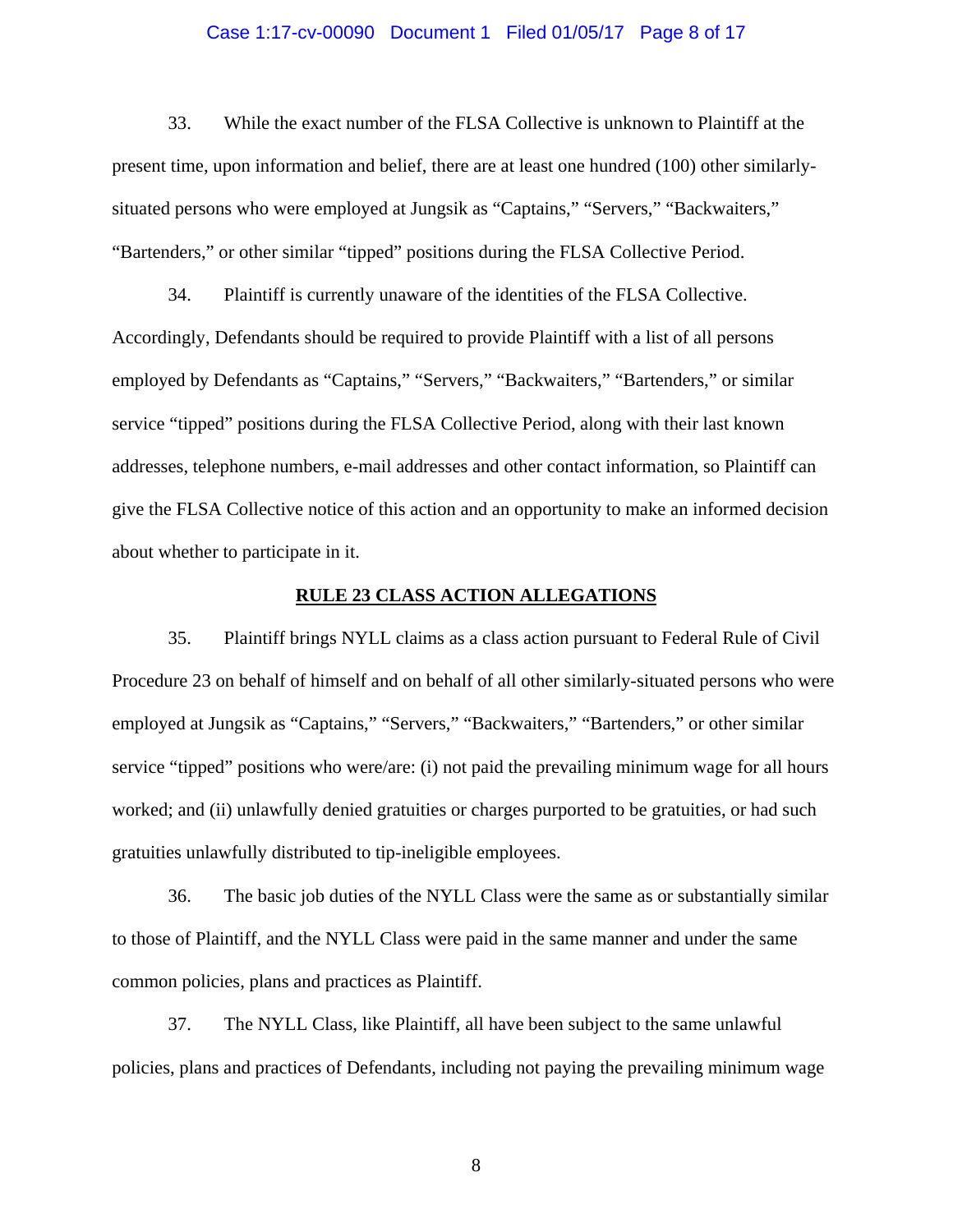#### Case 1:17-cv-00090 Document 1 Filed 01/05/17 Page 9 of 17

for all hours worked, and retaining and/or unlawfully distributing gratuities or charges purported to be gratuities.

38. During the NYLL Class Period, Defendants were fully aware of the duties performed by Plaintiff and the NYLL Class, and that those duties were not exempt from the minimum wage and other applicable provisions of the NYLL and/or its regulations.

39. As a result of Defendants' conduct as alleged herein, Defendants violated the NYLL and/or its regulations by not paying the NYLL Class and Plaintiff the prevailing minimum wage for all hours worked, and retaining and/or unlawfully distributing gratuities. Defendants' violations of the NYLL and/or its regulations were willful, repeated, knowing, intentional and without a good faith basis, and significantly damaged Plaintiff and the NYLL Class.

40. As a result of Defendants' conduct, Defendants is liable to Plaintiff and the NYLL Class for the full amount of their unpaid minimum wages, and the gratuities or charges purported to be gratuities retained and/or unlawfully distributed by Defendants, plus additional amounts as liquidated damages, plus the attorneys' fees and costs incurred by Plaintiff and the NYLL Class.

41. Certification of the NYLL Class' claims as a class action is the most efficient and economical means of resolving the questions of law and fact common to Plaintiff's claims and the claims of the NYLL Class. Plaintiff has standing to seek such relief because of the adverse effect that Defendants' unlawful compensation policies and practices have had on him individually and on members of the NYLL Class. Without class certification, the same evidence and issues would be subject to re-litigation in a multitude of individual lawsuits with an attendant risk of inconsistent adjudications and conflicting obligations. Certification of the NYLL Class is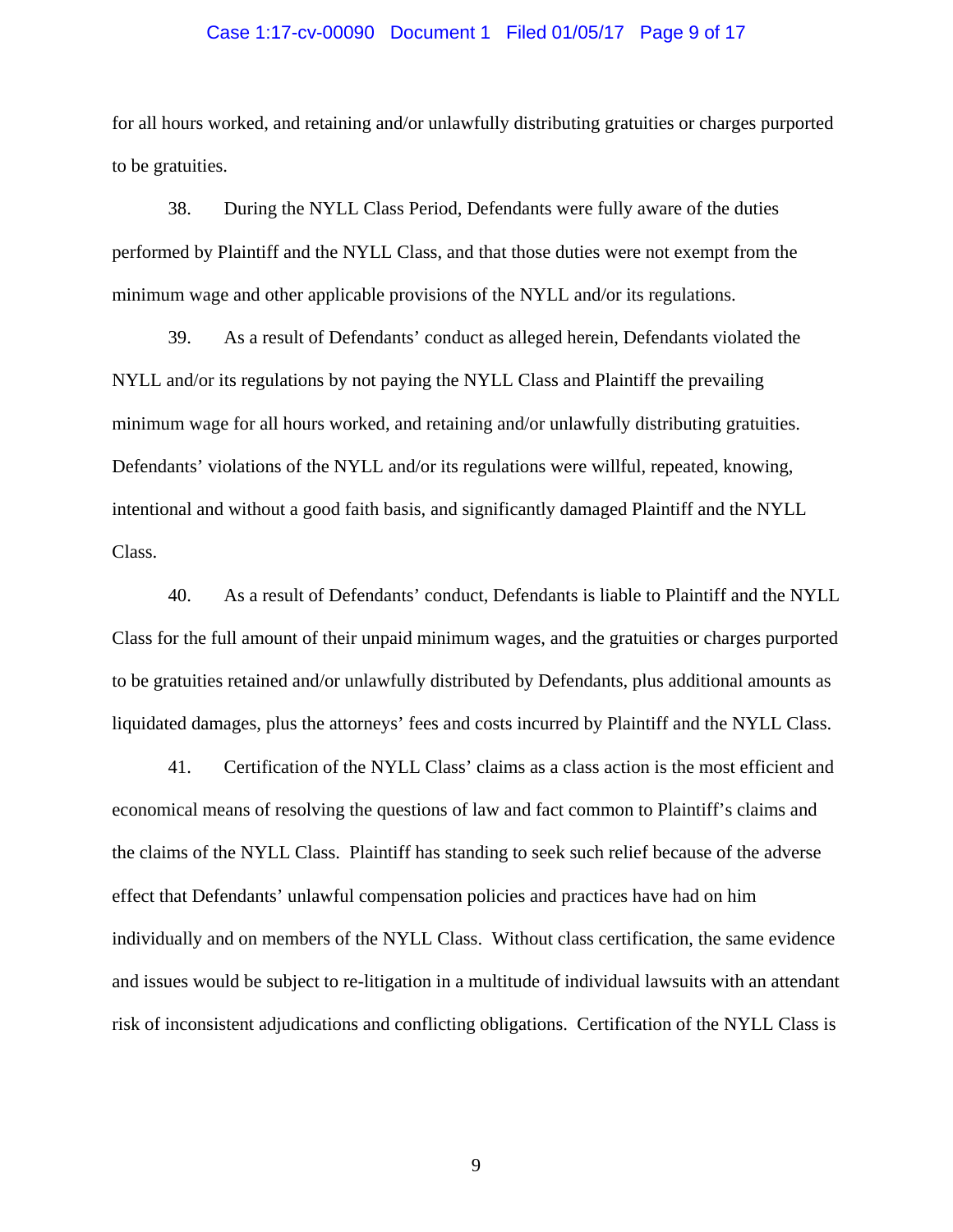## Case 1:17-cv-00090 Document 1 Filed 01/05/17 Page 10 of 17

the most efficient and judicious means of presenting the evidence and arguments necessary to

resolve such questions for Plaintiff, the NYLL Class and Defendants.

42. Plaintiff's claims raise questions of law and fact common to the NYLL Class.

Among these questions are:

- a. Whether Defendants employed Plaintiff and the NYLL Class members within the meaning of the NYLL;
- b. Whether Defendants paid Plaintiff and the NYLL Class members the federal and state minimum wage for all hours worked during the NYLL Class Period;
- c. Whether Defendants' failure to pay the prevailing minimum wage to Plaintiff and the NYLL Class constitutes a violation of NYLL §§ 650 *et seq*.;
- d. At what common rate, or rates subject to common methods of calculation, was Defendants required to pay Plaintiff and the Class members for their work;
- e. Whether Defendants illegally retained Plaintiff's and the NYLL Class members' tips and distributed them to managers and non-tipped employees, such as Expeditors, and other individuals who were not working in customarily tipped positions and/or did not have meaningful contact with customers;
- f. Whether the automatic/mandatory service charge charged to Defendants' private event customers was a gratuity within the meaning of NYLL § 196-d;
- g. Whether Defendants illegally retained any portion of Plaintiff's and the NYLL Class' gratuities or charges purported to be gratuities such as automatic/mandatory service charge during private events; and
- h. Whether Defendants' violations of the NYLL and/or its regulations were willful.
- 43. These common questions of law and fact arise from the same course of events,

and each class member will make similar legal and factual arguments to prove liability.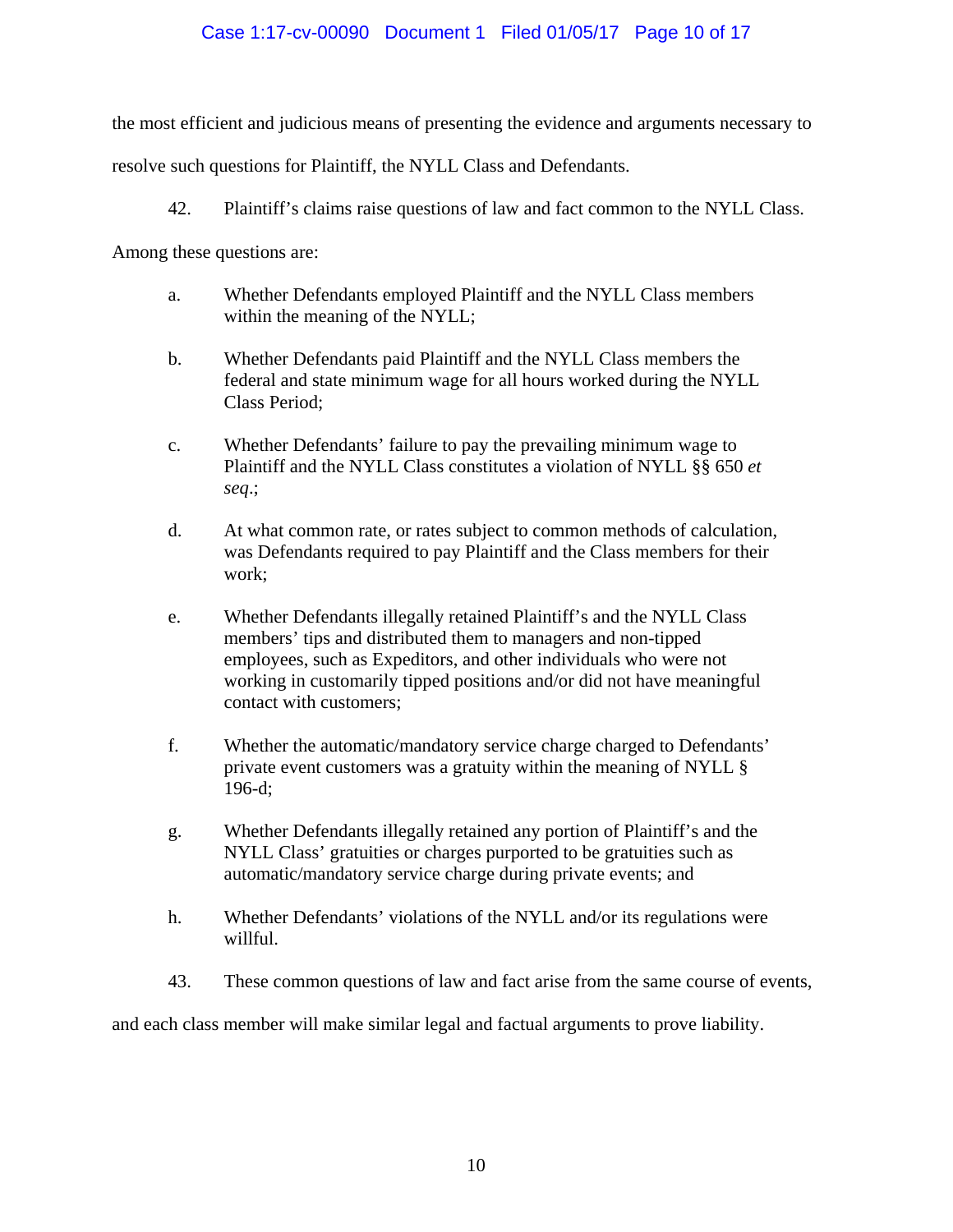#### Case 1:17-cv-00090 Document 1 Filed 01/05/17 Page 11 of 17

44. Plaintiff is a member of the NYLL Class that he seeks to represent. Plaintiff's claims are typical of the claims of the NYLL Class. The relief Plaintiff seeks for the unlawful policies and practices complained of herein are also typical of the relief which is sought on behalf of the NYLL Class.

45. Plaintiff's interests are co-extensive with those of the NYLL Class that he seeks to represent in this case. Plaintiff is willing and able to represent the NYLL Class fairly and to vigorously pursue his similar individual claims in this action. Plaintiff has retained counsel who is qualified and experienced in labor and employment class action litigation, and who is able to meet the time and fiscal demands necessary to litigate a class action of this size and complexity. The combined interests, experience and resources of Plaintiff and his counsel to litigate the individual and NYLL Class claims at issue in this case satisfy the adequacy of representation requirement of Fed. R. Civ. P. 23(a)(4).

46. Defendants have acted or refused to act on grounds generally applicable to the NYLL Class, making final injunctive and declaratory relief appropriate with respect to the NYLL Class as a whole.

47. Injunctive and declaratory relief are the predominant relief sought in this case because they are the culmination of the proof of Defendants' individual and class-wide liability and the essential predicate for Plaintiff's and the NYLL Class' entitlement to monetary and nonmonetary remedies to be determined at a later stage of the proceedings.

48. The common issues of fact and law affecting Plaintiff's claims and those of the NYLL Class members, including the common issues identified above, predominate over any issues affecting only individual claims.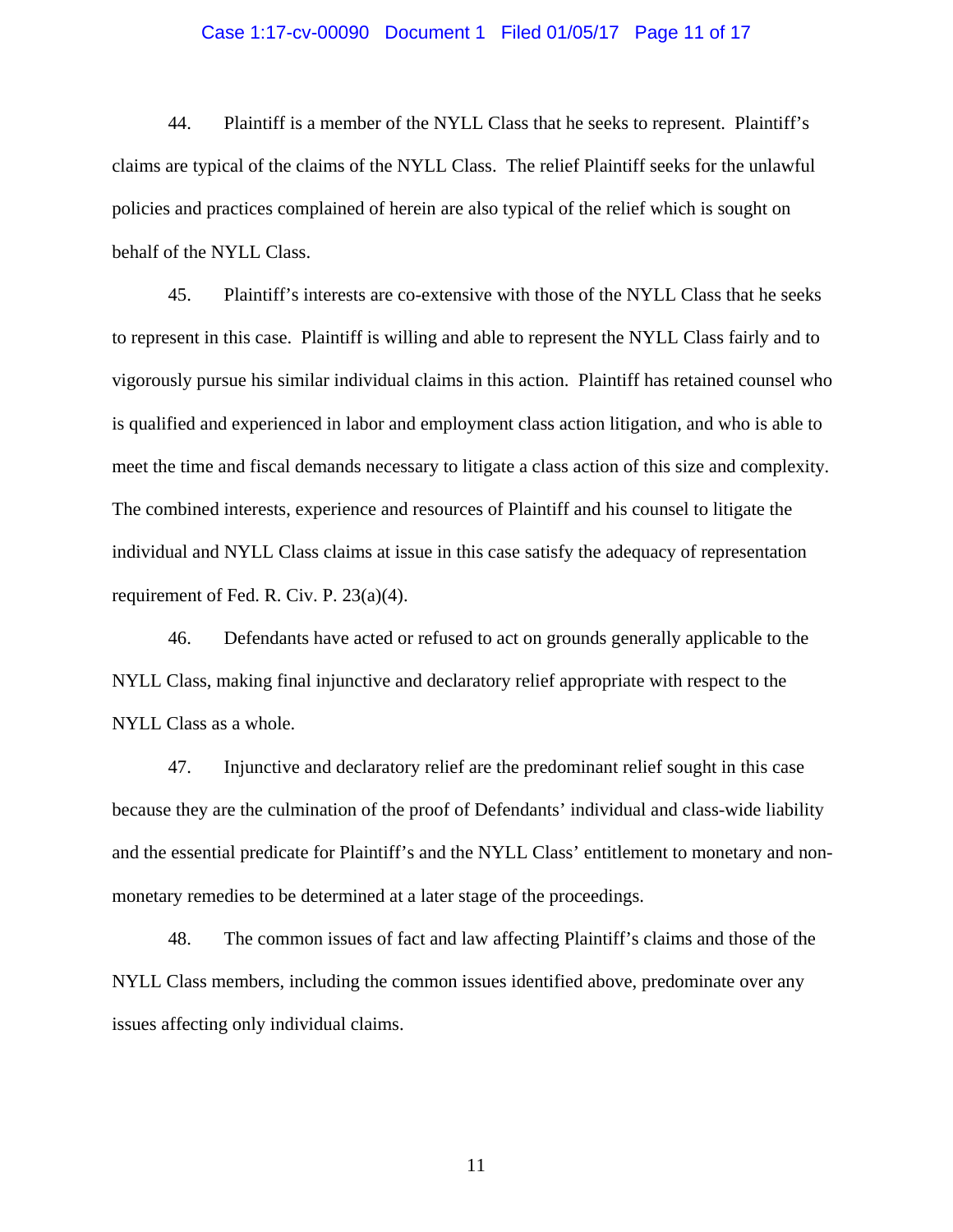#### Case 1:17-cv-00090 Document 1 Filed 01/05/17 Page 12 of 17

49. A class action is superior to other available means for the fair and efficient adjudication of Plaintiff's claims and the claims of the NYLL Class. There will be no difficulty in the management of this action as a class action.

50. The cost of proving Defendants' violations of the NYLL and the supporting New York State Department of Labor regulations makes it impracticable for Plaintiff and the NYLL Class to pursue their claims individually. Maintenance of a class action promotes judicial economy by consolidating a large class of plaintiffs litigating identical claims. The claims of the NYLL Class interrelate such that the interests of the members will be fairly and adequately protected in their absence. Additionally, the questions of law and fact common to the NYLL Class arise from the same course of events and each class member makes similar legal and factual arguments to prove the Defendants' liability.

51. The NYLL Class is so numerous that joinder of all members is impracticable. While the exact number of the NYLL Class is unknown to Plaintiff at the present time, upon information and belief, there are at least one hundred (100) similarly-situated persons who were/are employed by Defendants as "Captains," "Servers," "Backwaiters," "Bartenders," or other similar "tipped" positions during the NYLL Class Period.

52. Plaintiff is currently unaware of the identities of the NYLL Class. Accordingly, Defendants should be required to provide Plaintiff with a list of all persons employed by Defendants as "Captains," "Servers," "Backwaiters," "Bartenders," or other similar "tipped" positions during the NYLL Class Period, along with their last known addresses, telephone numbers, e-mail addresses and other contact information, so Plaintiff can give the NYLL Class notice of this action and an opportunity to make an informed decision about whether to participate in it.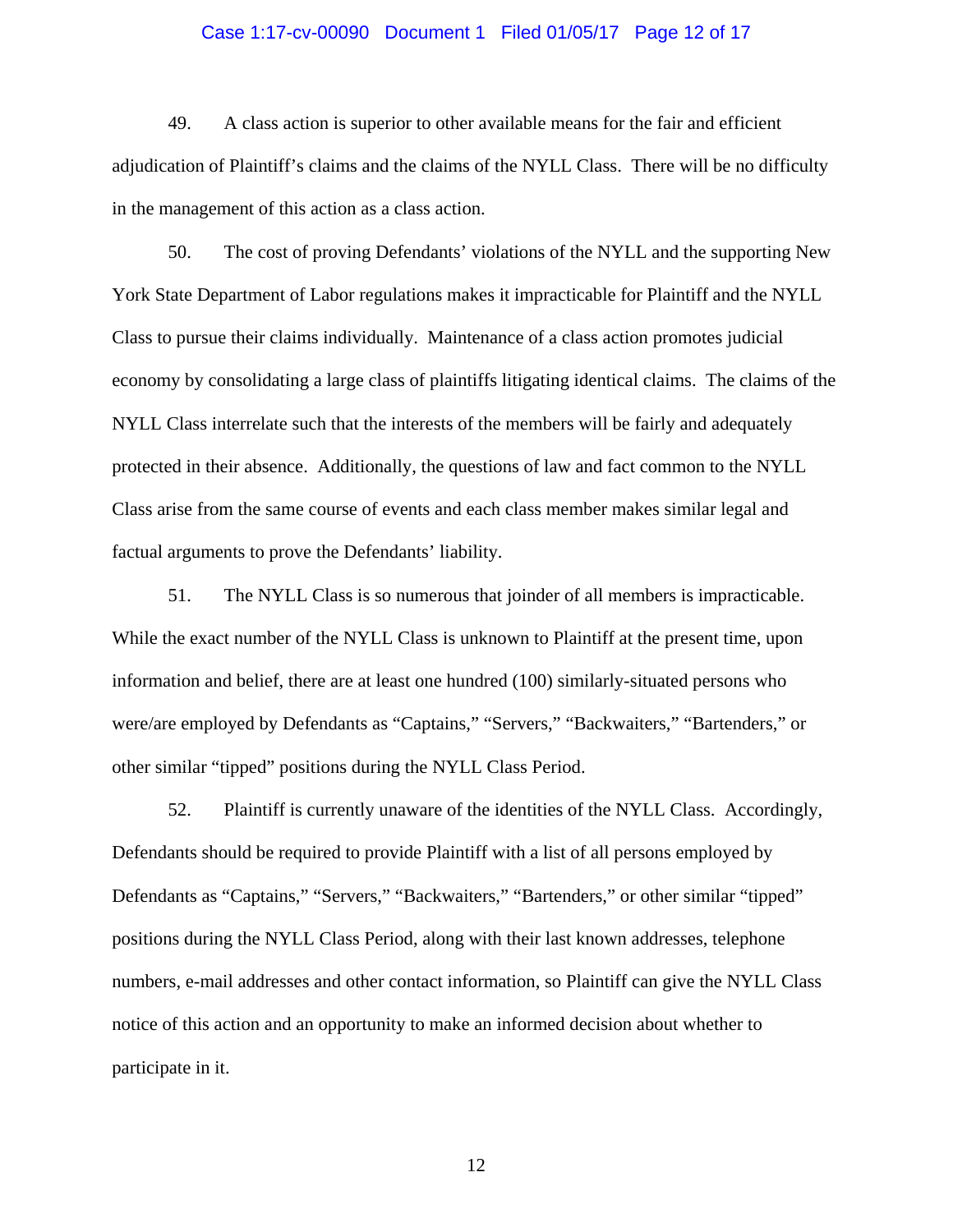### **FIRST CLAIM FOR RELIEF (Failure to Pay Minimum Wages in Violation of 29 U.S.C. § 206)**

53. Plaintiff, on behalf of himself and the FLSA Collective, realleges and incorporates by reference all preceding paragraphs as if they were set forth again herein.

54. The FLSA requires covered employers, such as Defendants, to pay all nonexempt employees the prevailing minimum wage for all hours worked. Plaintiff and the FLSA Collective were not exempt from the requirement that Defendants pay them the prevailing minimum wage under the FLSA.

55. During the FLSA Collective Period, Defendants did not pay Plaintiff and the FLSA Collective the prevailing minimum wage for all hours worked for Defendants.

56. As a result of Defendants' failure to pay Plaintiff and the FLSA Collective the prevailing minimum wage for all hours worked, Defendants violated the FLSA.

57. The foregoing conduct of Defendants constitutes willful violations of the FLSA.

58. Defendants' violations of the FLSA have significantly damaged Plaintiff and the FLSA Collective and entitle them to recover the total amount of their unpaid minimum wage, an additional equal amount in liquidated damages, attorneys' fees and costs, and interest.

# **SECOND CLAIM FOR RELIEF (Failure to Pay Minimum Wages in Violation of NYLL §§ 650** *et seq***.)**

59. Plaintiff, on behalf of himself and the NYLL Class, realleges and incorporates by reference all preceding paragraphs as if they were set forth again herein.

60. The NYLL requires covered employers, such as Defendants, to pay all nonexempt employees the prevailing minimum wage for all hours worked. Plaintiff and the NYLL Class were not exempt from the requirement that Defendants pay them the prevailing minimum wage under the NYLL.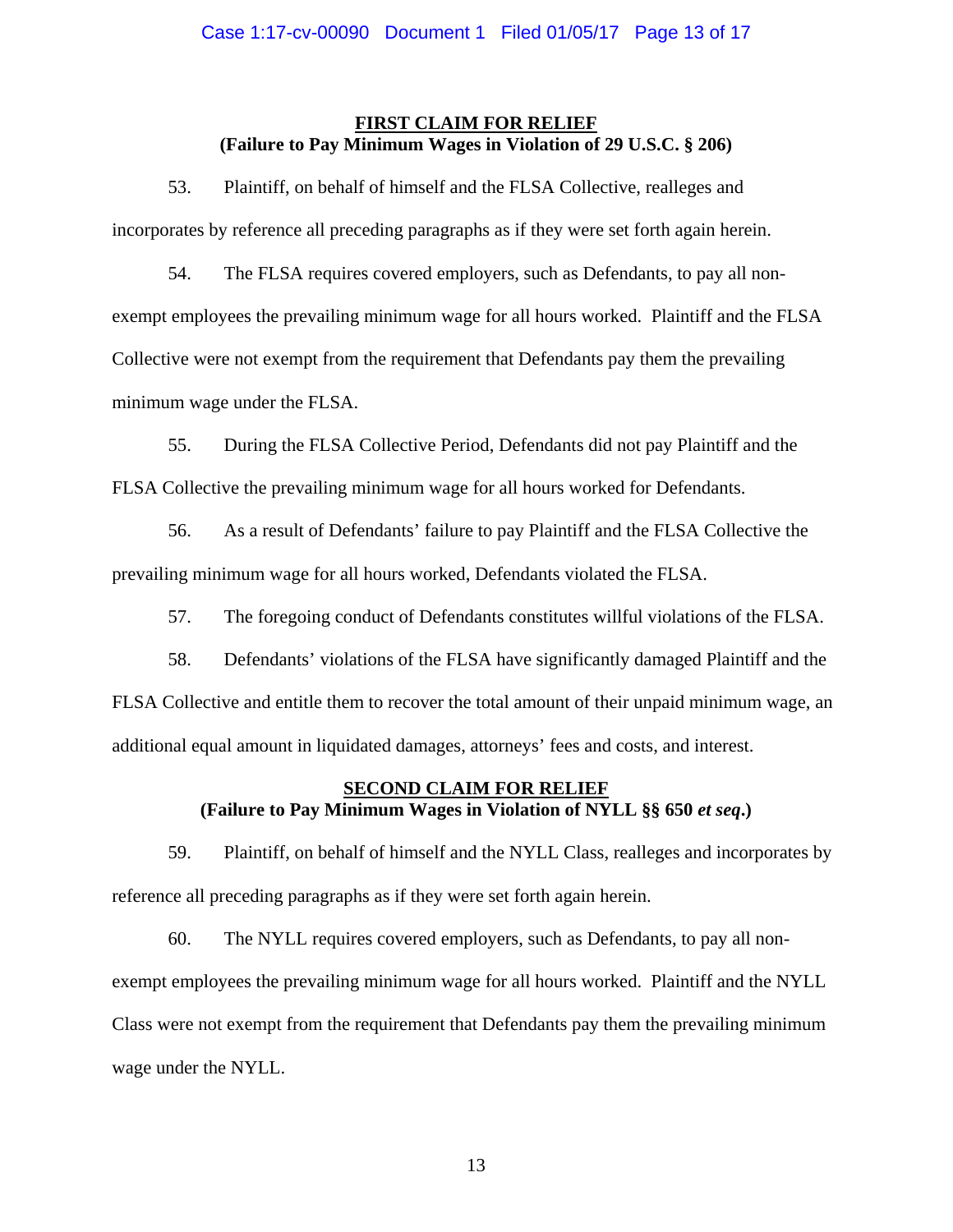#### Case 1:17-cv-00090 Document 1 Filed 01/05/17 Page 14 of 17

61. During the NYLL Class Period, Defendants did not pay Plaintiff and the NYLL

Class the prevailing minimum wage for all hours worked for Defendants.

62. As a result of Defendants' failure to pay Plaintiff and the NYLL Class the prevailing minimum wage for all hours, Defendants violated the NYLL.

63. The foregoing conduct of Defendants constitutes willful violations of the NYLL.

64. Defendants' violations of the NYLL have significantly damaged Plaintiff and the NYLL Class and entitle them to recover the total amount of their unpaid minimum wage, an additional amount in liquidated damages, attorneys' fees and costs, and interest.

## **THIRD CLAIM FOR RELIEF (NYLL Violations for Illegal Retention of Gratuities)**

65. Plaintiff, on behalf of himself and the NYLL Class, realleges and incorporates by reference all preceding paragraphs as if they were set forth again herein.

66. Plaintiff and the NYLL Class members were employed by Defendants within the meaning of NYLL §§ 2 and 651.

67. NYLL § 196-d bars an employer from retaining "any part of a gratuity or of any charge purported to be gratuity[.]"

68. During the NYLL Period, Defendants unlawfully demanded and retained gratuities and "charges purported to be gratuities" from Plaintiff and the NYLL Class, including during private events, in violation of NYLL § 196-d.

69. Due to Defendants' NYLL violations, Plaintiff and the NYLL Class members are entitled to recover from Defendants the amount of retained gratuities, liquidated damages, attorneys' fees and costs, and interest.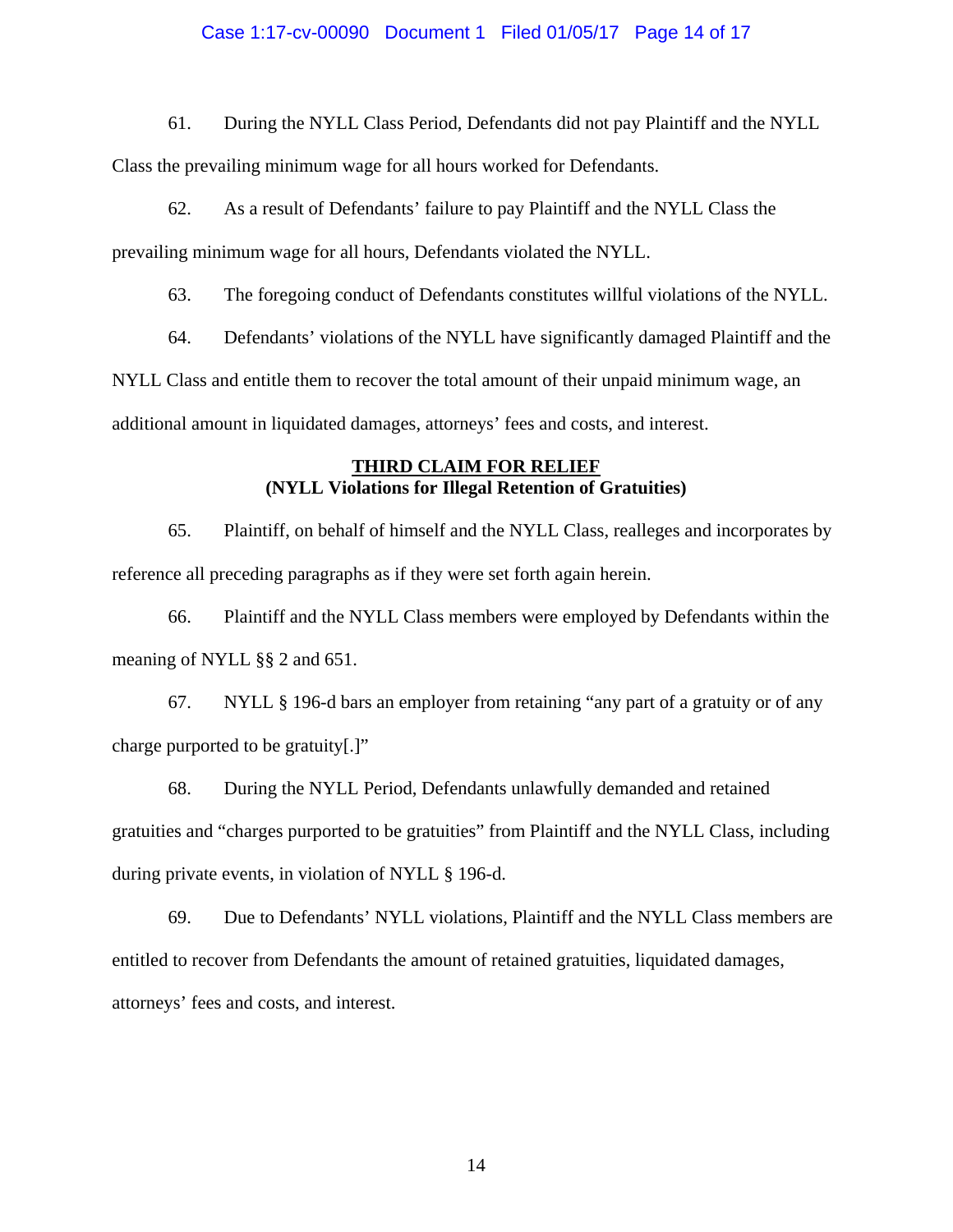## **FOURTH CLAIM FOR RELIEF (NYLL Violations for Illegal Distribution of Gratuities)**

70. Plaintiff, on behalf of themselves and the NYLL Class, realleges and incorporates by reference all preceding paragraphs as if they were set forth again herein.

71. Plaintiff and the NYLL Class members were employed by Defendants within the meaning of NYLL §§ 2 and 651.

72. NYLL § 196-d bars an employer from retaining "any part of a gratuity or of any charge purported to be gratuity[.]"

73. During the NYLL Period, Defendants unlawfully retained gratuities and "charges purported to be gratuities" from Plaintiff and the NYLL Class and distributed them to managers and tip-ineligible employees, in violation of NYLL § 196-d.

Due to Defendants' NYLL violations, Plaintiff and the NYLL Class members are entitled to recover from Defendants the amount of retained and unlawfully distributed gratuities, liquidated damages, attorneys' fees and costs, and interest.

#### **PRAYER FOR RELIEF**

WHEREFORE, Plaintiff, on behalf of himself, the FLSA Collective, and the NYLL Class, respectfully requests that the Court:

A. Declare that the practices complained of herein are unlawful under applicable federal and state law;

B. Declare this action to be maintainable as a collective action pursuant to 29 U.S.C. § 216, and direct Defendants to provide Plaintiff with a list of all members of the FLSA Collective, including all last known addresses, telephone numbers and e-mail addresses of each such person, so Plaintiff can give such persons notice of this action and an opportunity to make an informed decision about whether to participate in it;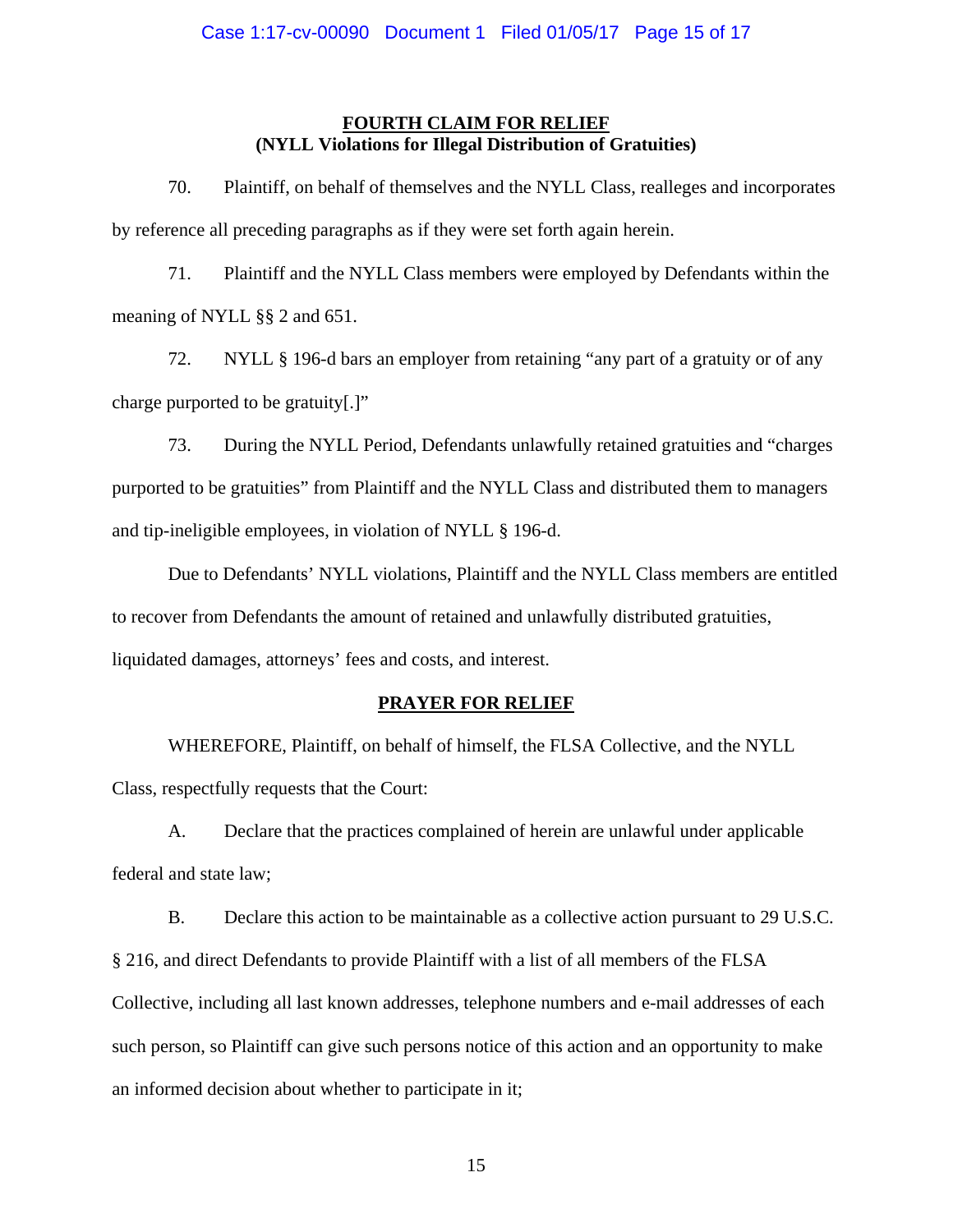#### Case 1:17-cv-00090 Document 1 Filed 01/05/17 Page 16 of 17

C. Determine the damages sustained by Plaintiff and the FLSA Collective as a result of Defendants' violations of the FLSA, and award those damages against Defendants and in favor of Plaintiff and the FLSA Collective, plus such pre-judgment and post-judgment interest as may be allowed by law;

D. Award Plaintiff and the FLSA Collective an additional equal amount as liquidated damages because Defendants' violations were willful and/or without a good faith basis;

E. Declare this action to be maintainable as a class action pursuant to Fed. R. Civ. P. 23, and direct Defendants to provide Plaintiff with a list of all members of the NYLL Class, including all last known addresses, telephone numbers and e-mail addresses of each such person, so Plaintiff can give such persons notice of this action and an opportunity to make an informed decision about whether to participate in it;

F. Designate Plaintiff as representative of the NYLL Class, and his counsel of record as class counsel;

G. Determine the damages sustained by Plaintiff and the NYLL Class as a result of Defendants' violations of the NYLL and/or its regulations, and award those damages against Defendants and in favor of Plaintiff and the NYLL Class, plus such pre-judgment and postjudgment interest as may be allowed by law;

H. Award Plaintiff and the NYLL Class an additional amount as liquidated damages pursuant to the NYLL because Defendants' violations were willful and/or without a good faith basis;

I. Award Plaintiff, the FLSA Collective and the NYLL Class their reasonable attorneys' fees and costs and disbursements in this action; and